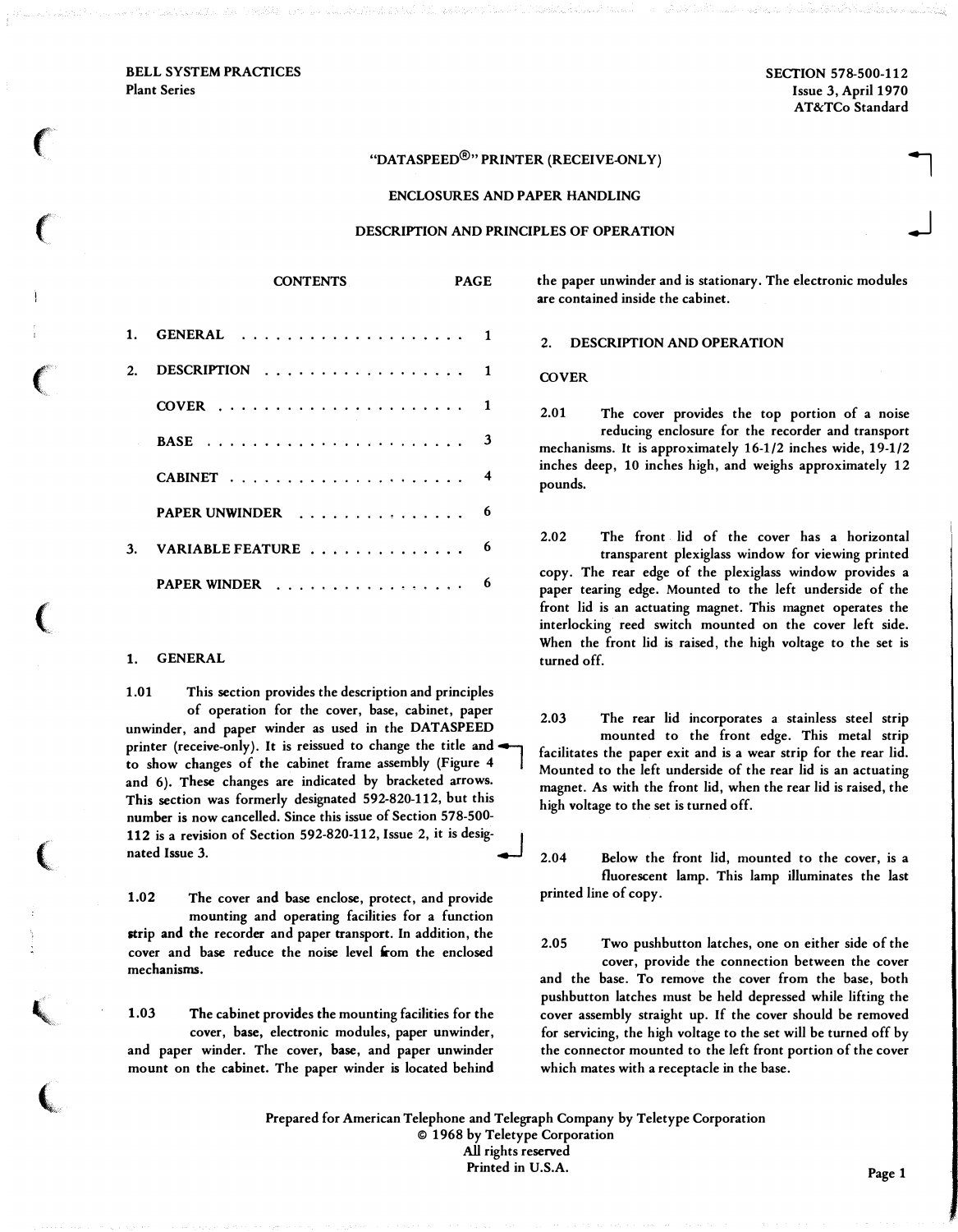

Figure 1 - Typical DATASPEED Printer (Receive-Only)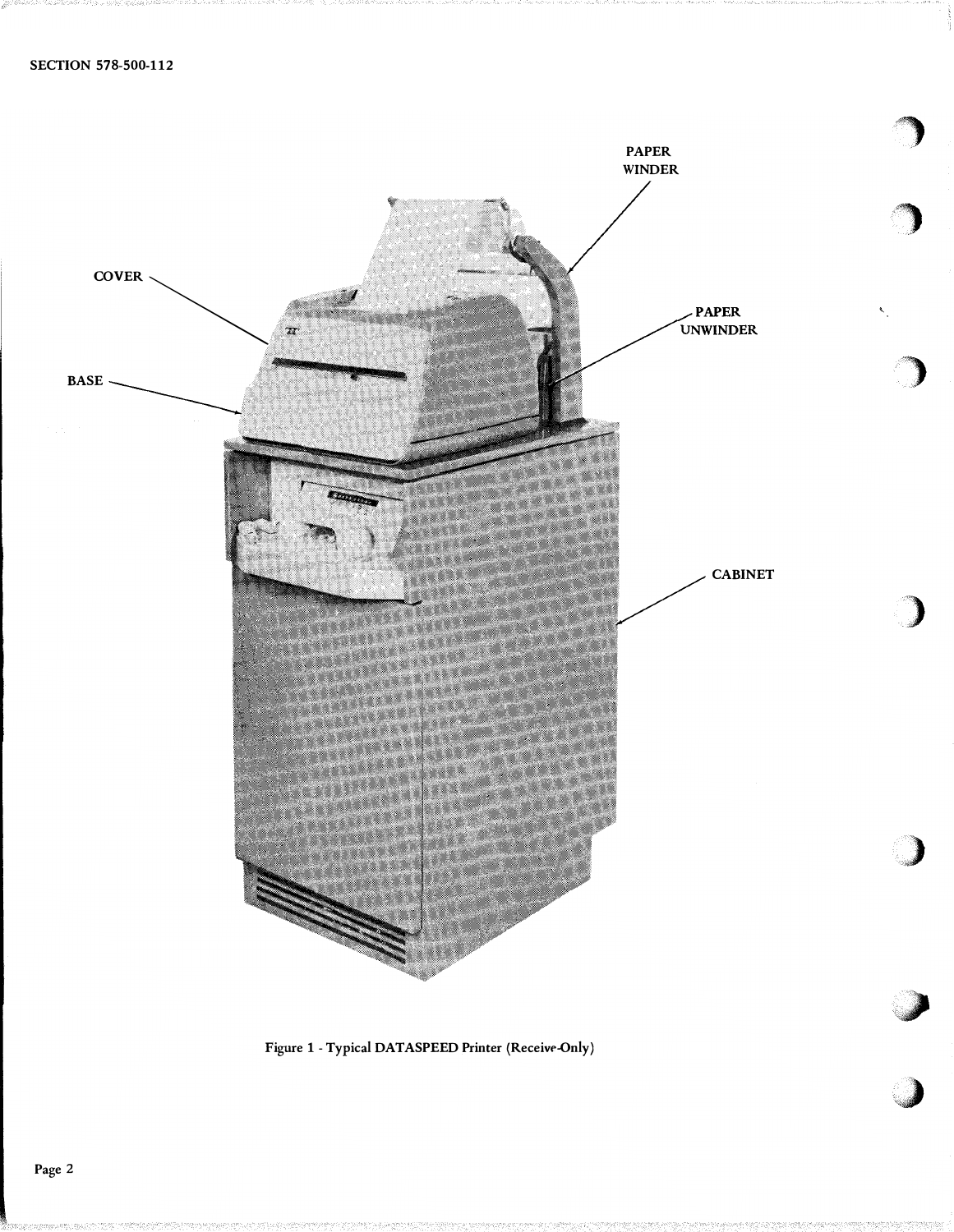

Figure 2 -Cover Assembly

2.06 An opening in the rear of the cover provides the paper entrance. The opening between the front and rear lids serves as the paper exit. The front and rear lids may be opened to facilitate paper threading and replenishing the recorder ink supply. When closing the lids, the rear lid must be closed first.

BASE

 $\left($ 

 $\left($ 

 $\big($ 

 $\big($ 

(

( \,

 $\big($ 

2.07 The base provides the lower portion of a noise reducing enclosure for the recorder and transport mechanisms. It is approximately 16-1/2 inches wide, 17 inches deep, 6 inches high (front panel), and weighs approximately 10-1/2 pounds.

2.08 The base serves as a receiving surface for the recorder, transport, and cover. On the inside left edge of the base is a connector which supplies power to the interlocks and copylight on the cover. It also acts as an interlock. When the cover is removed, the continuity in the interlock circuit is broken, turning off the high voltage.

2.09 The function strip (control panel) on the base incorporates six illuminated pushbutton switches which are used as controls or indicators for the set. These are:

(a) BREAK  $-$  When momentarily depressed, it turns off the reverse channel to indicate that a break in transmission is desired.

(b) TRANS START - Depressing this indicator switch starts the discrete calling generator (if equipped) which sends a discrete code sequence to start an unattended transmitter.

(c) PRINTER ON  $-$  When light is on (not operated), it indicates that the set has all necessary conditions for printing. If operated, the light will go on only if all interlocks are closed.

 $(d)$  READY - Lights when not operated indicating the set has all necessary conditions for printing and the high voltage is capable of turning on, or is on.

(e) PAPER ADVANCE - Paper will feed out as long as this pushbutton is held depressed.

 $(f)$  PAPER ALARM – When lighted, this red indicator signals a low paper supply. Depressing key causes W test character to be generated repeatedly (late design units only).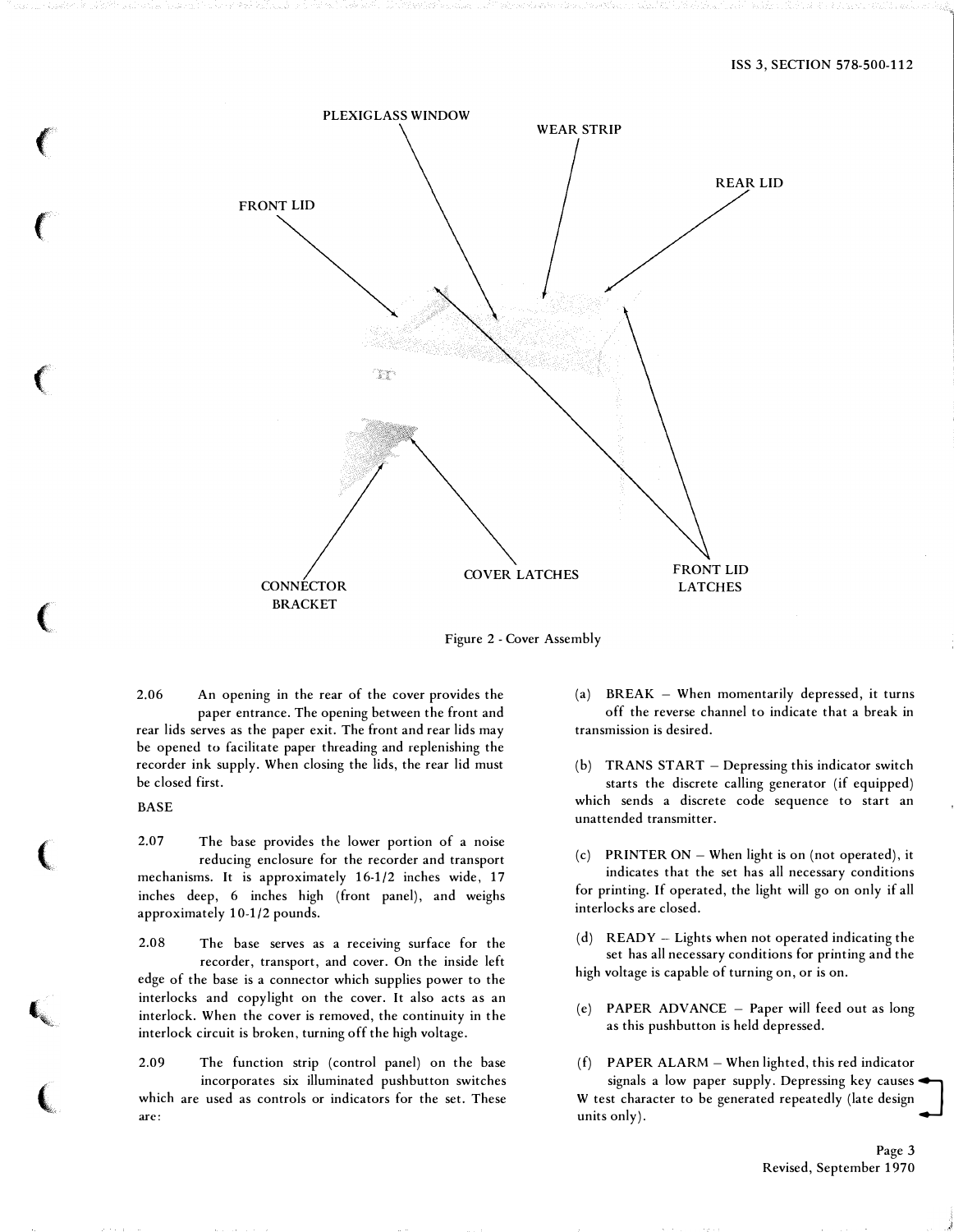

Figure 3 - Base Assembly

# CABINET

2.10 The apparatus cabinet is approximately 18 inches wide, 36-15/16 inches high, and 27 inches deep. The sliding top panel provides the mounting surface for the base and paper unwinder. To the rear of the unwinder is an optional paper winder. The top panel can be extended forward approximately 15 inches from the cabinet to facilitate paper replenishing.

2.11 Below the top sliding panel is a shelf which houses an optional 202C or D data set, or 804A data auxiliary set. When mounted, the data set is approximately 27-3/16 inches above the floor. Also mounted to this shelf is the ink heater and line feed bracket assembly for the recorder and transport.

2.12 Below the shelf is the area which houses the power supply and logic modules. To facilitate module connection or inspection, the front door, rear door, and cabinet side panels are removable.

Page 4 Reissued, September 1970

 $2.13$  At the top center of each door opening is an interlocking magnetic reed switch. These switches are actuated by magnets mounted to the front and rear doors. If the front or rear door is opened, the high voltage to the set is turned off.

2.14 For maintenance purposes only, an interlock override switch is provided. It is located on the cabinet frame where the front door is hinged. To gain access to the override switch, the front door must be removed.

2.15 The front door is so designed that, by reversing certain hardware, it can be hinged from either the right or left. The door latching mechanism can also be moved for either right or left operation. If the front door hinging is changed, the interlock override switch should be changed accordingly.

'&a

2.16 Located in the base of the cabinet are two exhaust

fans. These fans are provided for circulating cooling air through the cabinet. They pull the air through the cabinet and exhaust it through the front grille.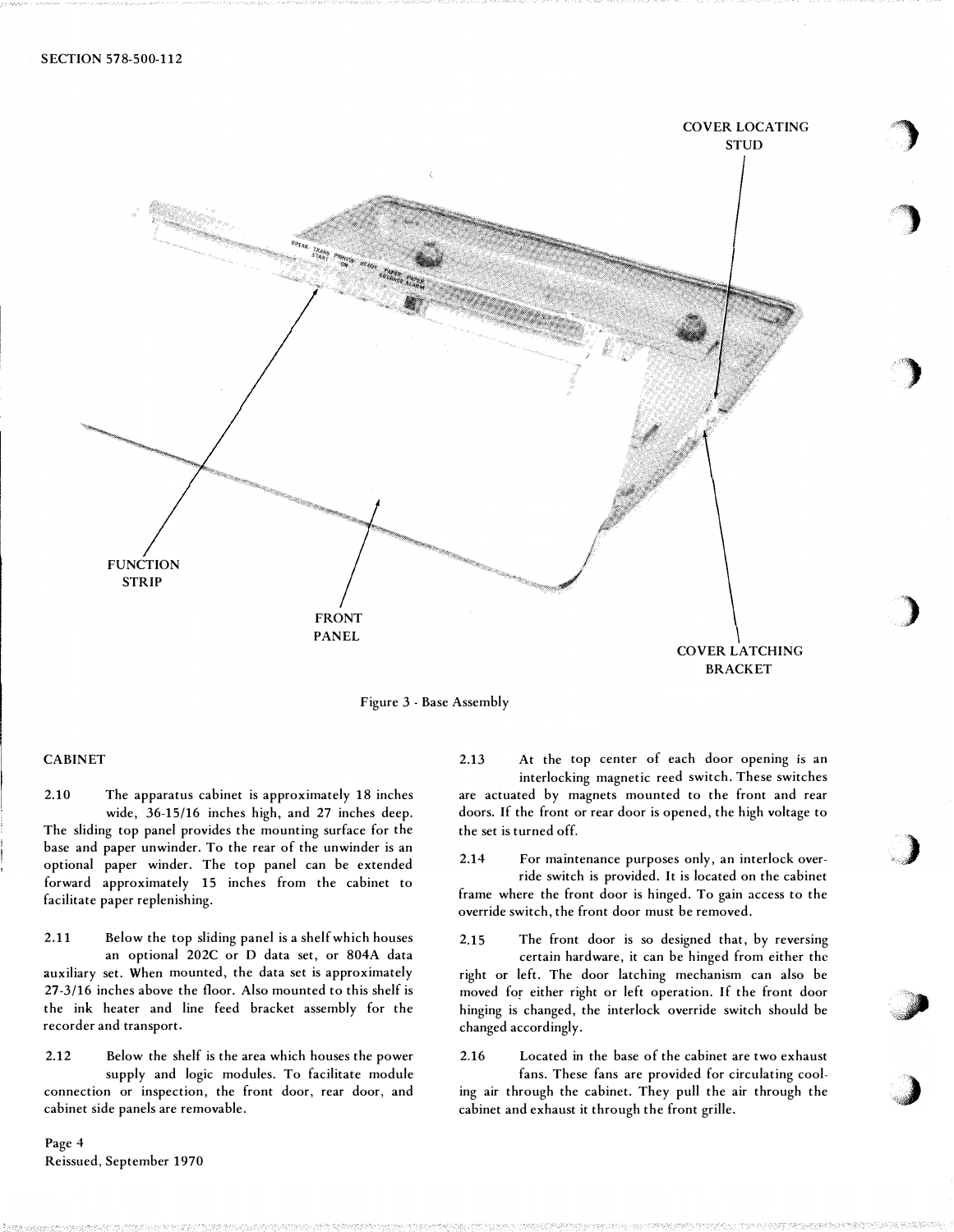

Figure <sup>4</sup>- Cabinet Frame Assembly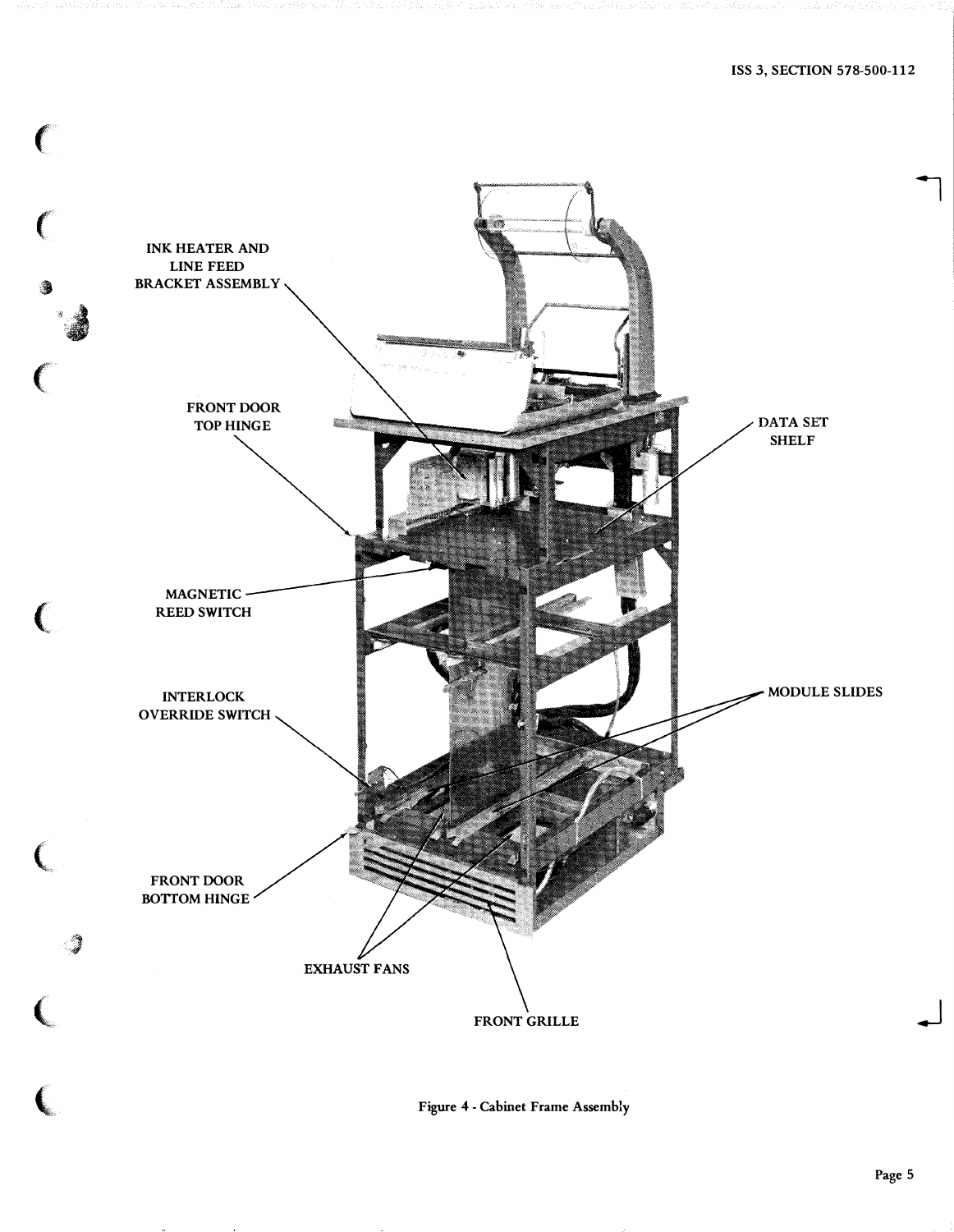



## PAPER UNWINDER

2.17 The paper unwinder is a self-contained unit mounted on the cabinet top sliding panel to the rear of the cover. It is intended for use as a means of supplying 8-1/2 inch wide paper in roll diameters of 4-1/2 inches to 5 inches.

2.18 The unwinder depends upon power from the transport mechanism to strip paper from the spindle. A slack arm cushions the pulling force to minimize the effect of jerking.

2.19 The paper unwinder incorporates a low paper sensing arm and a sensitive switch. When the paper roll diameter reaches 1-1/2 inches, the PAPER ALARM indicator on the function strip will light.

## 3. VARIABLE FEATURE

# PAPER WINDER

3.01 The optional paper winder mounts toward the rear of the cabinet. It is approximately 27 inches high,

<sup>7</sup>inches deep, 14 inches wide, and weighs approximately <sup>12</sup> pounds.

fiv

 $\mathcal{P}^{(i)}_{\mathcal{P}^{(i)}_{\mathcal{P}^{(i)}_{\mathcal{P}^{(i)}}}}$ 

 $\sim$ 

.,)

3.02 The paper winder is capable of winding paper at speeds up to 1200 words per minute (20-3/4 inches of paper per second). It will accept paper of 8-1/2 inches in width, 5 inches in diameter, and approximately 450 feet in length.

3.03 The paper slack arm actuates both the drive circuit and the braking circuit. A cam on the pivoting end

of the paper slack arm actuates a switch operating the winder motor. A rocker switch is provided at the top of the right bracket to turn the unit on and off.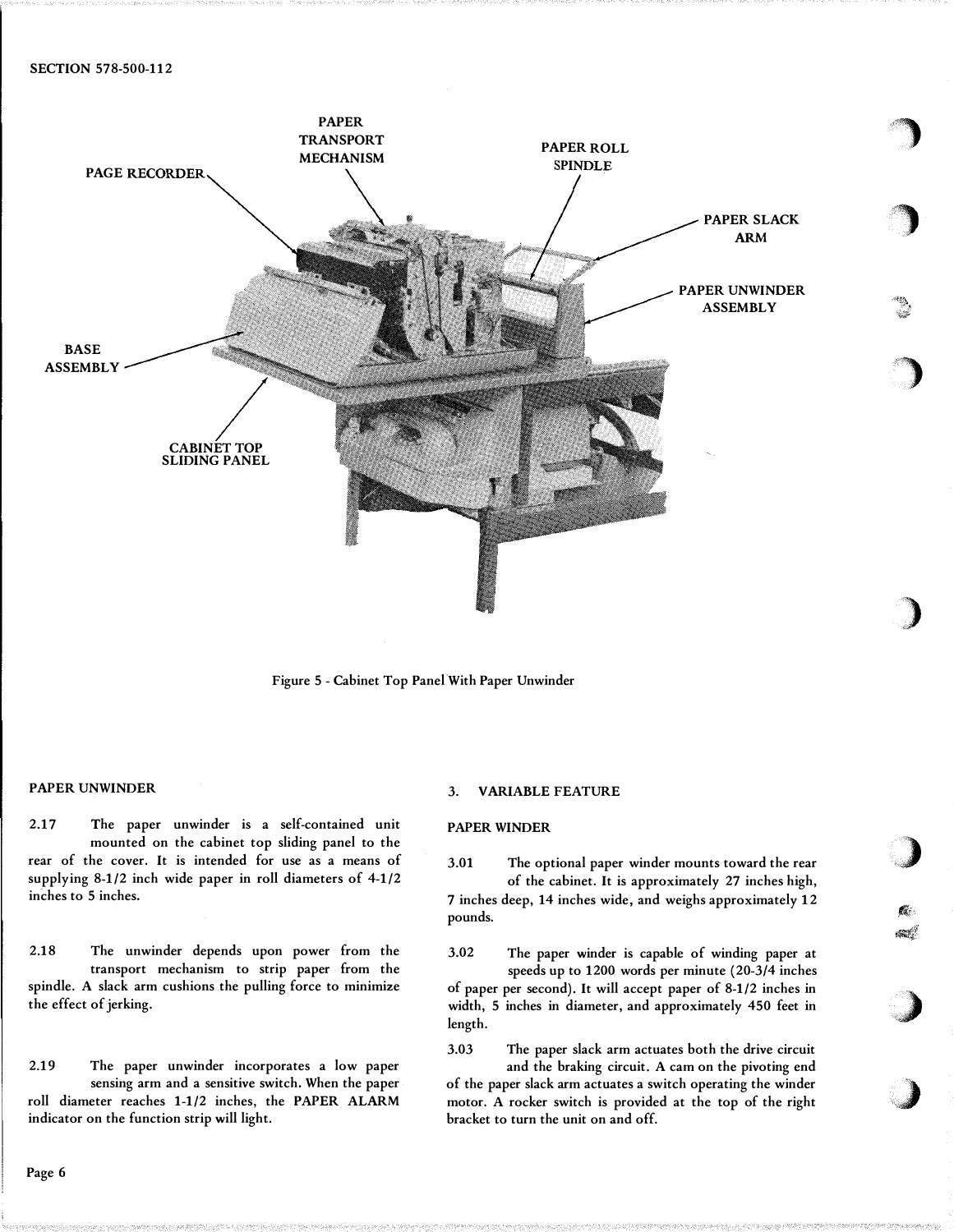

Figure <sup>6</sup>- Cabinet Frame Assembly With Paper Winder